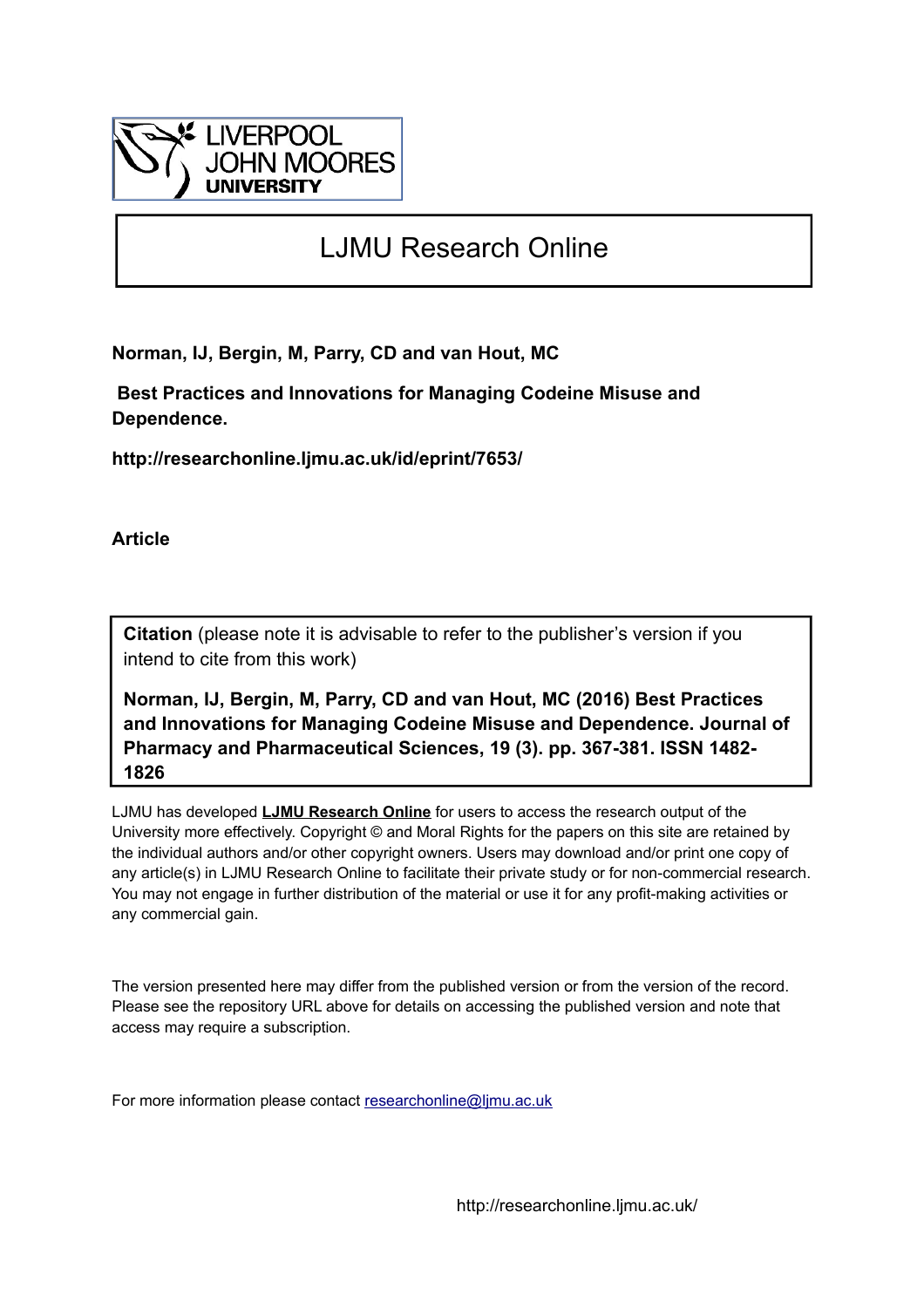# **Best Practices and Innovations for Managing Codeine Misuse and Dependence**

Ian J. Norman<sup>1</sup>, Michael Bergin<sup>2</sup>, Charles D. Parry<sup>3</sup>, Marie-Claire Van Hout<sup>4</sup>

<sup>1</sup>Kings College London, Florence Nightingale Faculty of Nursing & Midwifery, London, United Kingdom; <sup>2</sup>Department of Nursing & Health Care, School of Health Sciences, Waterford Institute of Technology, Waterford, Ireland; <sup>3</sup>Alcohol, Tobacco & Other Drug Research Unit, South African Medical Research Council, Cape Town, South Africa and Department of Psychiatry, Stellenbosch University, South Africa; <sup>4</sup>School of Health Sciences, Waterford Institute of Technology, Waterford, Ireland.

Received, October 10, 2016; Revised, October 25, 2016; Accepted, October 25, 2016; Published, October 27, 2016

**ABSTRACT - Purpose.** Promoting and ensuring safe use of codeine containing medicines remains a public health issue given the rise in reporting of misuse and dependence particularly in countries where available over– the-counter (OTC). The aim of this unique study was to identify best practices in management of opioid abuse and dependence, particularly codeine, and innovations to meet challenges surrounding safe and compliant use, patient awareness-raising, reducing health harms and enhancing successful treatment of dependence. **Methods.** A mixed methods approach using three data points was used that included : (1) analysis of data from existing scoping reviews to identify potential areas for innovation (2) interviews with key national stakeholders from public health, pharmaceutical, regulatory, primary care and addiction practice in three distinct regulatory regimes (Ireland, United Kingdom and South Africa); and (3) a circular email request for information on potential innovations to members of the European Medicine's Agency European Network of Centres for Pharmacoepidemiology and Pharmacovigilance (ENCEPP). Data from these three sources were analysed to identify best practices and opportunities for innovation. **Results.** Best practices and potential innovations were identified under the nine headings: (1) manufacture; (2) product information and public education; (3) responsible prescribing; (4) monitoring and surveillance; (5) dispensing, screening and brief interventions in community pharmacies; (6) safety in the workplace and on the road; (7) internet supply of codeine and online support; (8) treatment of codeine dependence; and (9) learning resources and training for health professionals. **Conclusions.** Challenges ensuring availability of codeine containing medicines for legitimate therapeutic use, while minimising misuse, dependence and related health harms warrant consideration of new innovations. Most promising innovative potential lies across the products' retail lifecycle from manufacture to prescriber and community pharmacy practitioner.

This article is open to **POST-PUBLICATION REVIEW**. Registered readers (see "For Readers") may **comment** by clicking on ABSTRACT on the issue's contents page.

# **BACKGROUND**

Codeine, or 3-methylmorphine, is the most commonly consumed opiate worldwide, widely used for its analgesic, anti-diarrhoeal and antitussive properties (1). Many countries restrict supply to prescription only, with over-the-counter (OTC) availability with differing regulatory policies on advertising, shelf visibility and direct pharmacist intervention at point of sale implemented in many countries including Australia, New Zealand, Canada, South Africa, France, Ireland and the United Kingdom (UK) (2-3). The rise in misuse of OTC codeine-containing products is of increasing concern and has stimulated calls for upscheduling, increased pharmaco-vigilance and development of innovative proactive public health, primary care and community pharmacy initiatives (3, 6-7). Misuse, when referring to use of medicines, is defined as '*the problematic consumption outside of acceptable medical practice or medical guidelines, when selfmedicating at higher doses and for longer than is*

**Correspondence Author:** Dr Marie Claire van Hout, School of Health Sciences, Waterford Institute of Technology, Ireland (email: [mcvanhout@wit.ie\)](mailto:mcvanhout@wit.ie).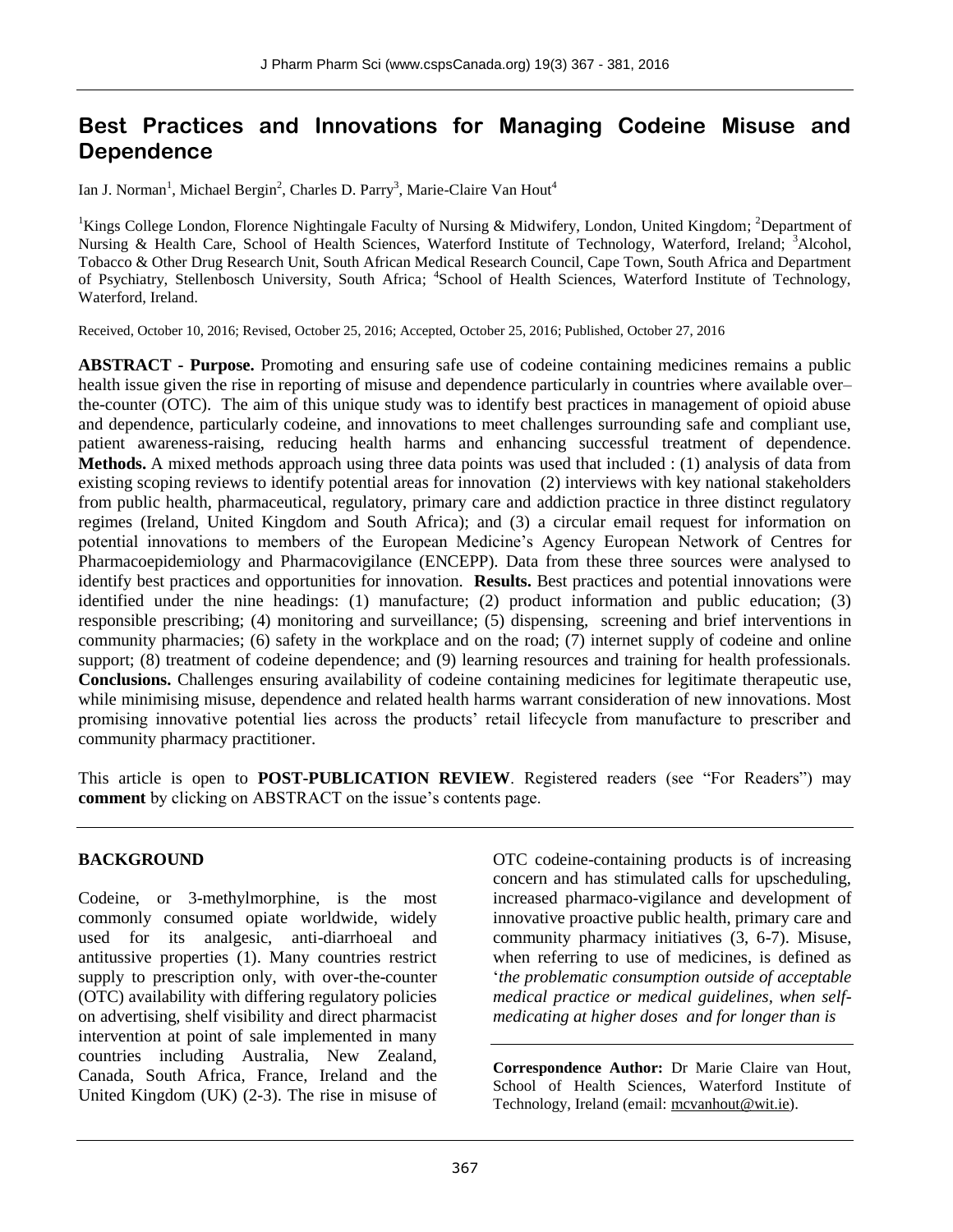*advisable, for intoxicating purposes and when risks and adverse consequences outweigh the benefits'* (4).

Codeine has an identified abuse potential due to its opiate effect and development of tolerance within a short timeframe (8), and by reported patient dependence (9). Neuro-adaptation occurs with repeated use (therapeutic and non-therapeutic) within a short period of time (10, 11). Prolonged use is strongly associated with depression and dysphoric mood states, and how codeine can interact with other substances leading to respiratory depression and other central nervous system effects  $(3,5)$ . Of particular public health concern is that long term or excessive use of codeine combination products containing additives (ibuprofen and paracetamol/acetaminophen) can lead to chronic headache, gastrointestinal haemorrhage, inflammatory bowel conditions, hypokalaemia, acute haemorrhagic necrotising pancreatitis, and neurological damage (3,5). The rise in patient uptake of addiction treatment services for this form of opioid analgesic dependence is equally concerning (12, 13).

Challenges for policy makers and practitioners centre on how to ensure availability of codeine containing medicines for legitimate therapeutic use, while minimising consumer risk of misuse, dependence and related health harms (6-7, 14-15). This is complicated by the complexity of inter-relations between pharmacological, social, economic, legal and individual factors which shape consumption patterns; the heterogeneous nature of misuse; blurring between therapeutic use and misuse; focus of drug agencies on surveillance of opiate users and dependents; difficulties in estimating prevalence of misuse given the broad definition of misuse and the covert nature of medicinal misuse itself; and the presence of displacement between public sourcing of prescribed, OTC and internet sourced products (3, 6, 14).

In September 2013 a 3-year, European Union funded, multi-country research project between academic and community pharmacy sectors was initiated in Ireland, the UK, and South Africa. This project called CODEMISUSED, aimed to investigate codeine use, misuse and dependence in partner countries. A scoping review of the literature on codeine was conducted (5, 15) and this review was used to identify existing and specific

best practice strategies to address codeine misuse and dependence centring on: product manufacture; product information and public education; responsible prescribing; monitoring and surveillance; dispensing, screening and brief interventions in community pharmacies; safety in the workplace and on the road; internet supply of codeine and technological support; treatment of codeine dependence; and training for health professionals. In this paper we build on these reviews (5, 15) by presenting the key identified best practices and potential innovations to meet challenges in management of codeine use, misuse and dependence.

For the purpose of our analysis we defined innovations as *'a novel concept or a new way of doing things to reduce the risk of codeine misuse and dependence which has not yet become best practice.'* Distinguishing an innovation from best practice (which might once have been innovations, but are now widely implemented), involved professional judgement by the authors based upon evidence garnered in this study. Disagreements between the authors about whether an intervention or practice was an example of innovation or was best practice were resolved through discussion, with reference to the available evidence.

# **METHODS**

A mixed methods approach using three data points that included: (1) further analysis of data collected from the scoping reviews to identify areas for innovation (5,15); (2) interviews with key national stakeholders from public health, pharmaceutical, regulatory, primary care and addiction practice in three distinct regulatory regimes (Ireland, UK and South Africa); and (3) a circular email request for information on potential innovations to members of the European Medicine's Agency European Network of Centres for Pharmacoepidemiology and Pharmacovigilance (ENCEPP).

#### **Scoping Reviews of the Global Literature on Codeine Use, Misuse and Dependence (5,15)**

Databases searched included PubMed, EBSCO Host, Science Direct, EMBASE, PsycINFO, Cochrane library and Medline from 1994 to 2014. Search terms used were in English and included*: 'codeine'; 'dihydrocodeine'; 'opiate medication'; 'opioid misuse/abuse/diversion/addiction'; 'opioid*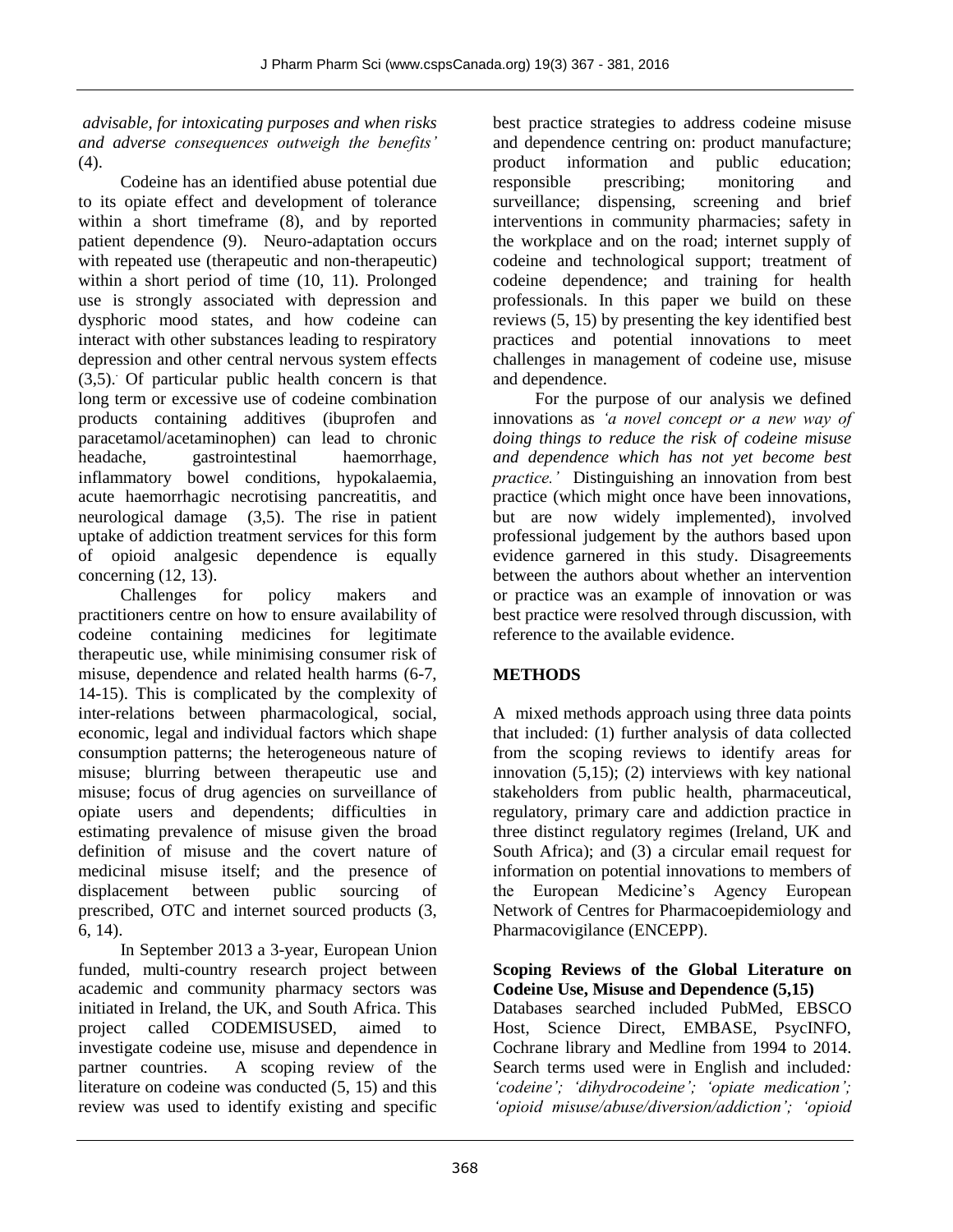*dependence'; 'over the counter codeine/medicine'; 'analgesics'; 'prescription opioids'; 'selfmedication'; 'pain'; 'pharmacy'; 'medical';* and *'treatment'*. Follow up search strategies included hand searching, searching of pharmaceutical, health, medical, drug related websites, and contacting key organisations such as the World Health Organisation (WHO), International Narcotics board (INCB) European Medicines Agency (EMA), European Monitoring Centre for Drugs and Drug Abuse (EMCDDA), authorised medicine boards in each of the European membered states, the US Federal Drug Administration (FDA), the Canadian pharmacy authority, and the UK National Health Service (NHS). See Table 1 for inclusion and exclusion criteria.

Two reviewers independently screened titles and abstracts to identify articles reporting an innovation to reduce the risk of misuse of codeine or other over the counter medication with misuse potential. Disagreements were resolved by discussion with a third researcher. Reference lists of retrieved papers were hand searched for any additional relevant papers. 117 articles remained following application of exclusion criteria and removal of duplicates. See Figure 1.

#### **Interviews with National Stakeholders in Ireland, UK and South Africa**

Conversational interviews were conducted with a purposive sample of key informants based in Ireland (n=5), the UK (n=6) and South Africa (n=9) who were identified as having either a strategic role nationally or internationally in the development of codeine misuse and dependence services and/or experience of developing and implementing innovations across the codeine misuse or OTC medication field. The sample was identified through community pharmacy organisations in each country. Snowball sampling was used whereby each interviewee was asked to nominate other potential individuals at the forefront of innovations relating to codeine misuse and dependence.

The interview guide was informed by a scoping of the literature with regards to challenges and heterogeneities of codeine misuse, current best practices, and identified areas for innovative approaches – see for example the report produced by the National Treatment Agency for Substance Misuse in the UK (16). Interviews were conducted either face-to-face or by telephone. Interview

#### **Table 1:** Study inclusion and exclusion criteria

#### **Inclusion criteria**

- Research studies of prevalence or incidence of prescribed and over the counter codeine use, misuse, abuse, diversion, treatment and dependence in adult populations.
- Research studies that describe the tampering of codeine containing medicines.
- Reports of interventions for the treatment of codeine dependence.
- Reports of pharmacy based interventions for codeine use and misuse.
- Research studies of at risk groups and other illicit drug users that use, misuse or are dependent on codeine.
- Research studies which examine the effectiveness of codeine in pain management.
- Research studies examining pharmacovigilance, pharmacodynamics and pharmacokinetics with particular reference to codeine.
- Literature in relation to the sale, consumption and manufacture of codeine.
- Policy documents on the scheduling of codeine medicine products.
- Policy documents and guidelines with particular reference to codeine.

#### **Exclusion criteria**

- Anecdotal and opinion based literature about prescribed and over the counter codeine use, misuse, abuse, diversion, treatment and dependence in adult populations.
- Literature not available in English.
- Articles where full text was not available.
- Empirical studies examining codeine in animal populations.

duration ranged between 20 and 90 minutes and were audio recorded.

#### **Email Request for Information on Innovations to Members of the ENCEPP**

A circular email was sent by the ENCEPP network of the European Medicines Agency, London, UK to all European centres (n=139) requesting them to contact the CODEMISUSED Principal Investigator (author four) with information relating to innovations they were aware of for managing codeine misuse and dependence. Three responses were received.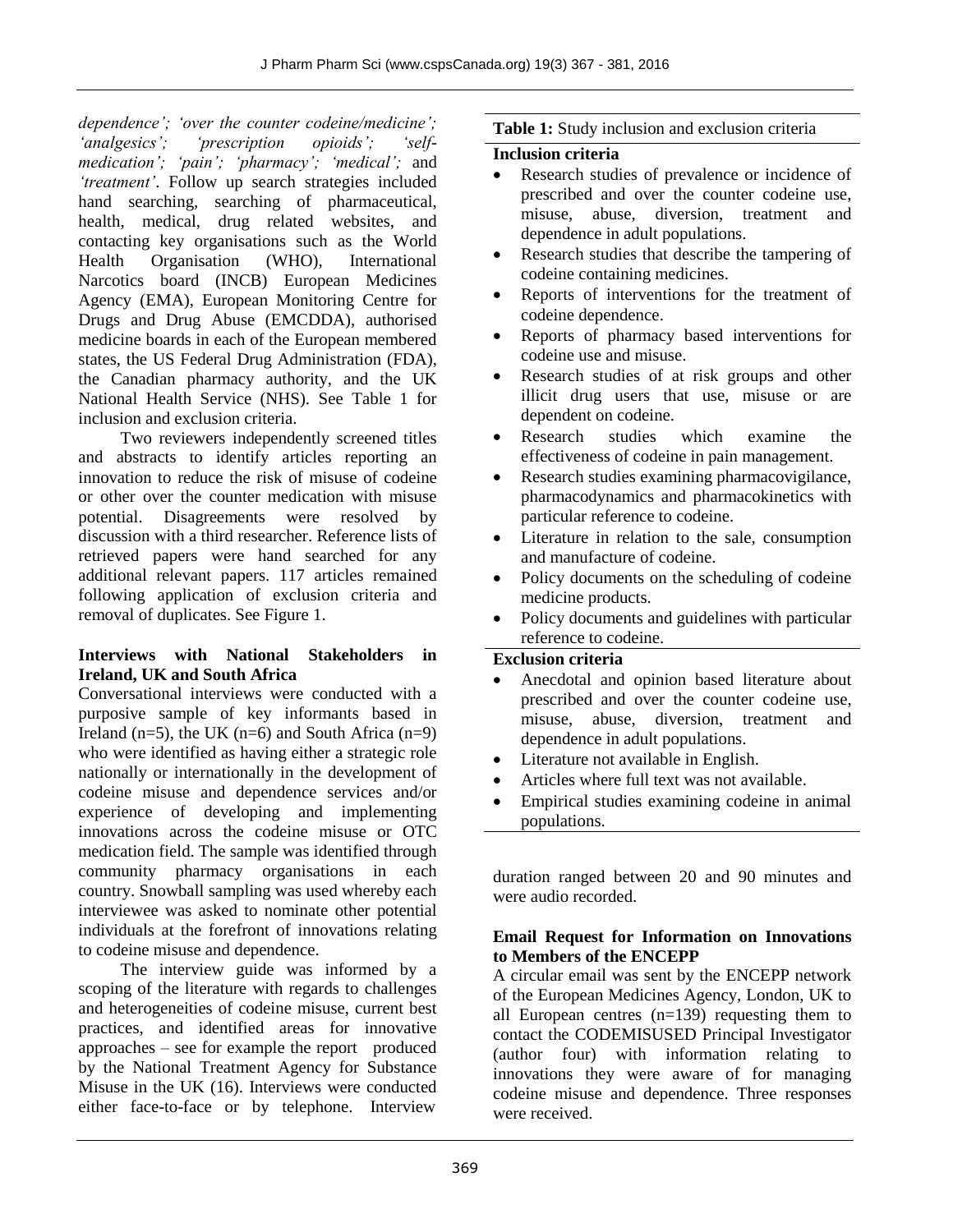Figure 1: Flow diagram of articles accessed through the scoping review



#### **Data Analysis**

Data was analysed collectively and summarised under nine headings: (1) manufacture; (2) product information and public education; (3) responsible prescribing; (4) monitoring and surveillance; (5) dispensing, screening and brief interventions in community pharmacies; (6) safety in the workplace and on the road; (7) internet supply of codeine and online support; (8) treatment of codeine dependence; and (9) learning resources and training for health professionals.

#### **RESULTS**

We present here the results in two sections, namely '*Best Practices'* and *'Innovations'*.

#### **Best Practices**

#### *Manufacture*

Abuse deterrent formulations can prevent drug users extracting the active ingredient in order to consume greater amounts, or the home manufacture of deso-morphine for injecting purposes (17). Formulations can also be designed to deter reinforcing effects of opioids through the incorporation of antagonists or other ingredients that become active only when the analgesic is used improperly (18).

#### *Product Information and Public Education*

Measures such as increased visibility of warnings on labels and leaflets (i.e. *'Can cause addiction. For 3 days use only'*), (19) are features of the retail environment of community pharmacies in many European countries designed to deter codeine misuse and dependence. However, key informants pointed out that in their experience the public ignore such information.

#### *Responsible Prescribing*

Multidisciplinary assessments of opioid dependence are advocated that incorporate physical, psychological, social, and environmental factors. Monitoring strategies include patient reports of side effects and therapeutic effects, urine testing, pill counts, consulting prescription databases, interviews with family and caregivers and patient observations. Prescribers and other health providers are advised to assess and monitor risk by asking opioid patients about current, past and family history of addiction (20) and current/past levels of OTC use (21). Doctor questioning about oversedation, feeling intoxicated, requesting early refills, self-increasing dosage have also been identified as useful screening questions to predict patients at risk (22). Savage (23) also includes amongst opioid aberrant behaviours: so called patient '*drug allergies'* which limit treatment options; frequent late or missed appointments; patient history of no therapeutic response to any pharmacological treatment except opioids; requests for medications at the end of a consultation; negative description of prior interactions with prescribers; and presence of pain out of proportion to identified nociceptive process. Opioid agreements have also been used to establish a contract between prescribers and patients and have been used as grounds for discontinuation of opioid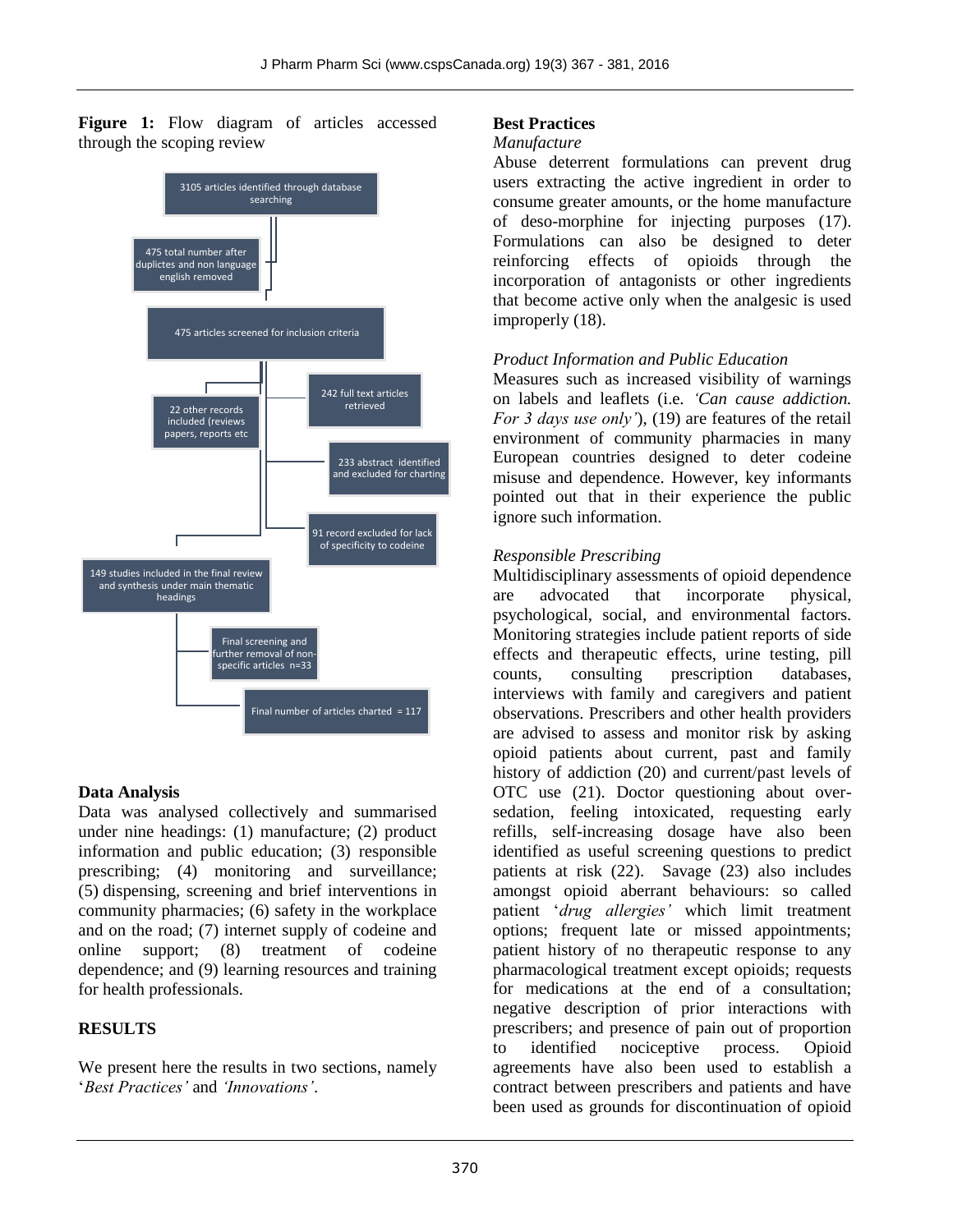#### prescribing.

#### *Monitoring and Surveillance*

Well-designed real-time reporting systems aim to track and monitor levels of dispensing of opioid containing medicines, reduce inappropriate prescribing, prescription shopping and unsanctioned use, prevent '*pharmacy-hopping'* in the event of refusal of sale and reduce adverse events such as overdose. However, these systems typically do not include codeine and require extensive evaluation and process monitoring, with potential unintended consequences including: overly cautious prescribing of higher schedule opioids and a shift toward midrange scheduled opioids to avoid scrutiny; displacement of consumer behaviour to include alcohol, other prescription drugs and illicit drugs; increases in pharmacy and warehouse theft; and inconsistent responses by doctors to real-time reporting information (24-26).

#### *Dispensing, Screening and Brief Interventions in Community Pharmacies*

Regulatory responses to misuse of OTC codeine have to date included changes in pack sizes, maximum unit doses, maximum daily dose, warning labels, consumer medicine information, pharmacist intervention at point of sale, restriction of self-selection and advertising (27). Suspected misuse in pharmacies centres on customer repeated requests for certain codeine containing products by name; refusal to consider single ingredient products (i.e. paracetamol, aspirin or ibuprofen); requesting specific pack sizes; and agitation when pharmacists intervene. Pharmacy tactics currently include removal of codeine containing products displayed at point of sale, refusal of sale or restriction of the quantity sold in the event of suspect requests, onsite recording of incidences of suspected misuse, medicines information provision by medicines counter assistants and pharmacists, direct pharmacist intervention by additional customer questioning, and customer referral to primary care professionals.

#### *Safety in the Workplace and on the Road*

Various workplace intervention programmes exist to train workers to recognise, intervene and refer co-workers with a substance abuse problem. Specific work place drug testing methods (urine and hair) are implemented in certain settings, with some countries implementing drug driving legislation (28). However, testing is hampered by crosssensitivity between illicit and prescription opioid drugs.

#### *Treatment of Codeine Dependence*

Buprenophine and methadone are presently used in substitution treatment. Cognitive behaviour therapy as adjunct has demonstrated efficacy as both a monotherapy and as part of combination treatment strategies to address opioid dependence (29). These include helping the client to monitor internal and external cues for craving and manage the urge to take the substance through techniques such as selfsoothing, distraction techniques, physical exercise or staying with the craving without succumbing. Avoidance of blame, reinforcement of positive coping styles, reinforcing positive social supports and a robust relapse prevention plan are central to treatment approaches.

#### *Learning Resources and Training for Health Professionals*

Strategies to improve pharmacist counselling skills and enhance customer engagement in health care advice, screening and brief intervention processes have also been implemented in some settings. Education and training programmes advise health professionals to include detail on the patient characteristic of non-medical use of pharmaceutical opioids and dependence, risks and benefits of prescribed and OTC opioids, clinical care issues relating to identification of opioid aberrant behaviours, pain management, how to refuse opioid seeking behaviours, monitoring approaches and appropriate referral mechanisms for treatment (30). Comprehensive training programmes and coordinated inter-agency supports for doctors in the assessment, identification of potential misusing patients, and management of coexisting addiction and chronic non-malignant pain exist and include training in conflict resolution and techniques for declining patient demands (31).

#### **Innovations**

Forty five opportunities for innovation were identified in nine areas. Table 2.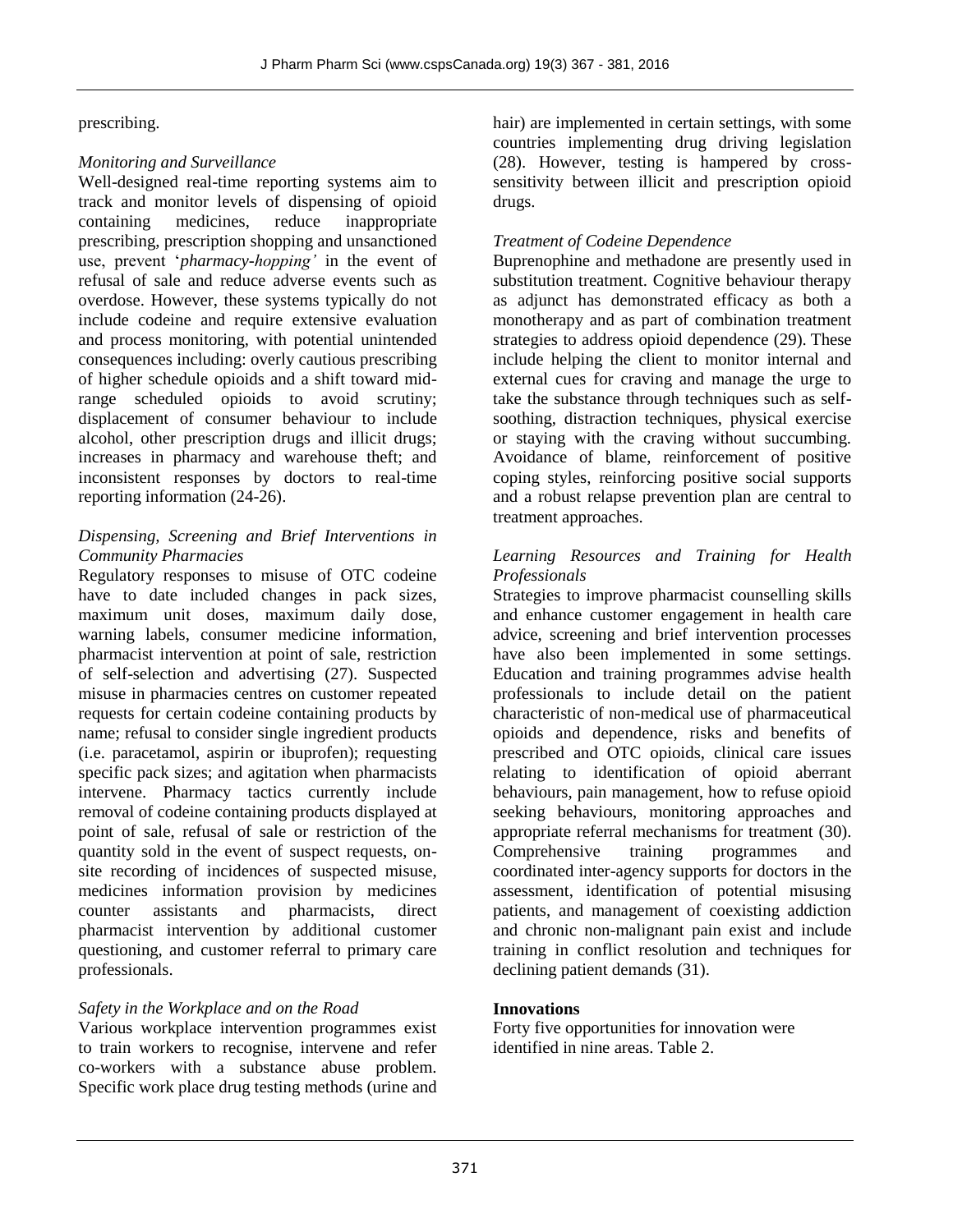| Table 2: Listing of Innovations by Area |  |  |  |  |
|-----------------------------------------|--|--|--|--|
|-----------------------------------------|--|--|--|--|

|                            | $\#$           | Intervention                                                                               |
|----------------------------|----------------|--------------------------------------------------------------------------------------------|
| Manufacture                | $\mathbf{1}$   | Development of barriers to tampering and deterrent of misuse of combination codeine        |
|                            |                | tablets by using binders in oral formulations, coating, bead or crush resistant            |
|                            |                | compounds, time release matrixes, gel capsules                                             |
|                            | $\overline{2}$ | Increase safety of combination codeine-paracetamol products through including an           |
|                            |                | antidote to prevent paracetamol overdose                                                   |
|                            | 3              | Tamperproof preparations should be required and backed by legislation and drug             |
|                            |                | companies provided with incentives to invest in these products                             |
|                            | $\overline{4}$ | Bar code individual tablets in a blister pack to allow the providence of tablets to be     |
|                            |                | traced in cased where problems arise                                                       |
|                            | $\mathfrak{S}$ | Manufacture smaller packs of codeine which would give only 3-days' supply                  |
|                            | 6              | Colour coding of all dependence producing tablets                                          |
|                            | $\tau$         | Review the safety of all available opioids (including codeine) to identify a single opioid |
|                            |                | that has the maximum safety, to be used in all combination preparations sold over the      |
|                            |                | counter                                                                                    |
| Product                    | 8              | Parenting classes highlighting the potential side effects of codeine, relating to          |
| Information                |                | metabolism and harms such as respiratory depression and sedation                           |
| $\&$<br>Public             | 9              | Increase media coverage of the problem of codeine misuse and dependence                    |
| Education                  | 10             | Development of a logo to identify all dependence producing medications/preparations        |
|                            | 11             | Increase the visibility of health warnings on the outside of packs of tablets containing   |
|                            |                | codeine                                                                                    |
|                            | 12             | Increasing the visibility of the names of generic drugs included in combination            |
|                            |                | medications, and related harms in excessive or long term use                               |
|                            | 13             | Public health campaigns that highlight that anyone can become addicted to codeine          |
|                            |                | products when used long term or excessively                                                |
|                            | 14             | Development of a protocol to guide health professionals how to approach screen and         |
|                            |                | advise members of the public to raise their awareness of the risks of codeine misuse and   |
|                            | 15             | dependence<br>Cochrane review to evaluate the effectiveness of codeine for acute pain      |
| Responsible<br>Prescribing | 16             | Promote an extensive opioid prescribing resource on all facets of prescribing both weak    |
|                            |                | and strong opioids (including recommendation to assess psycho-social issues that might     |
|                            |                | be precipitating or supporting the dependence)                                             |
|                            | 17             | Abuse risk of codeine to be clearly indicated at time of prescription in the prescribing   |
|                            |                | manuals and on prescribing decision computer software                                      |
|                            | 18             | Handwritten prescription and the regular three monthly review of prescriptions to avoid    |
|                            |                | repeat prescriptions which can occur almost by default                                     |
|                            | 19             | All patients prescribed codeine products to be registered at a nominated community         |
|                            |                | pharmacy                                                                                   |
|                            | 20             | Prescriptions for codeine preparations should be for a maximum of one week                 |
|                            | 21             | Prescribing of codeine to be confined to prescribers who are trained in addiction          |
|                            | 22             | Discharge patients from pain clinics and hospital with non-opioid containing               |
|                            |                | medications                                                                                |
|                            | 23             | Development and testing of a gold standard patient risk assessment tool or procedure for   |
|                            |                | codeine misuse and dependence                                                              |

Table 2 Cont'd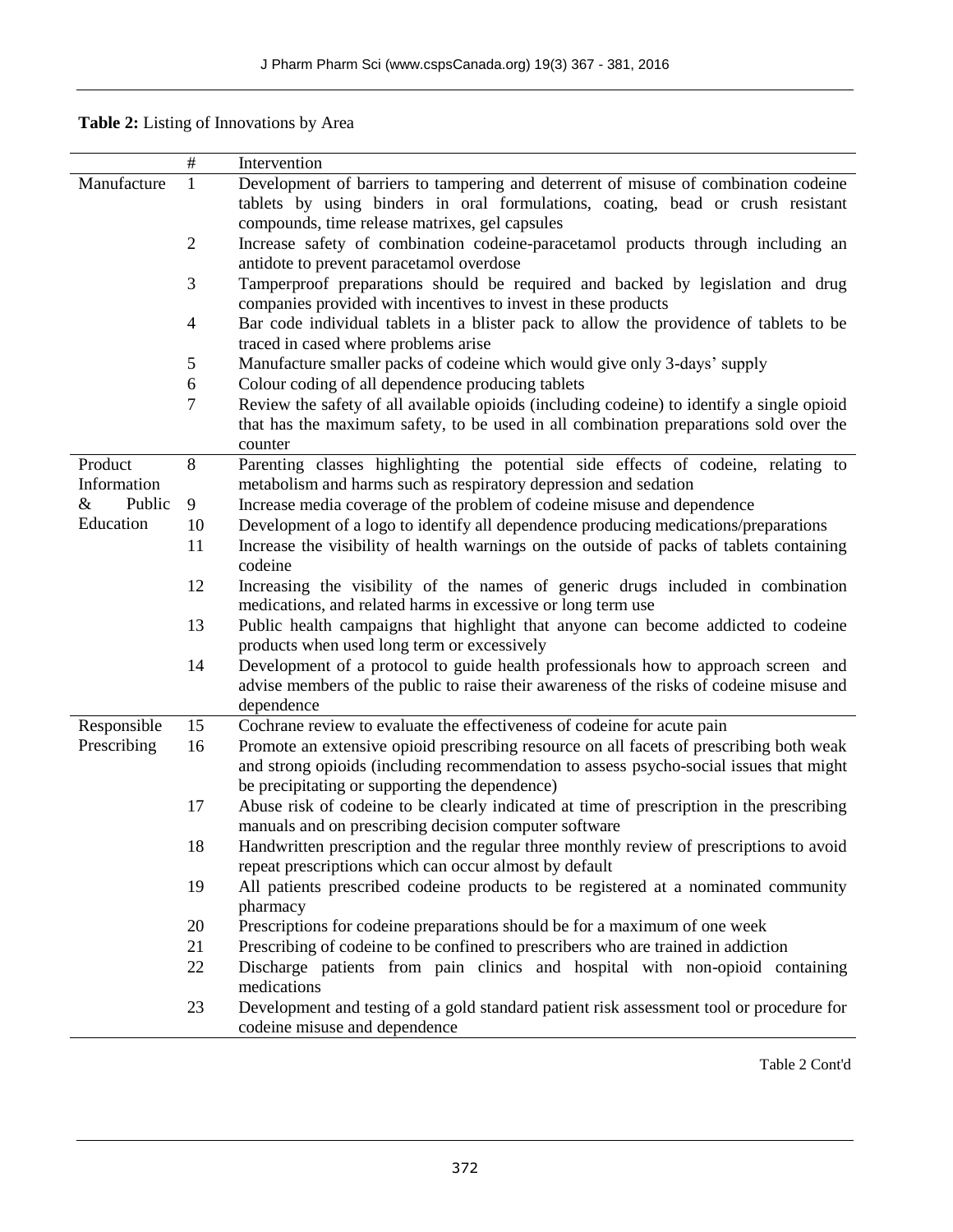Table 2 Cont'd

| Monitoring          | 24              | National integrated prescriber and pharmacy monitoring of medicines using real time                                                                                        |
|---------------------|-----------------|----------------------------------------------------------------------------------------------------------------------------------------------------------------------------|
| &                   |                 | reporting analysis                                                                                                                                                         |
| Surveillance        | 25              | Monitoring prescribed and OTC codeine sales and purchases through shared patient<br>records                                                                                |
|                     | 26              | Purchases of OTC and prescribed medications recorded on the patients' own data card                                                                                        |
|                     | 27              | Systematic monitoring to establish the prevalence of codeine dependence                                                                                                    |
|                     | 28              | Periodic audits of codeine prescription and dispensing practices                                                                                                           |
|                     |                 |                                                                                                                                                                            |
|                     | 29              | Adopt the methodologies implemented by the Codeine Care Initiative, South Africa --<br>which uses a 2D barcode printed on the packs of all codeine containing medicines to |
|                     |                 | advise the customer and dispenser of amount of codeine purchased per month                                                                                                 |
|                     | 30              | Develop secure central database to monitor the purchases of codeine nationally                                                                                             |
| Dispensing,         | $\overline{31}$ | Pseudo-customer visits to audit pharmacist intervention at point of sale and performance                                                                                   |
| Screening $\&$      |                 | feedback                                                                                                                                                                   |
| <b>Brief</b>        | 32              | Health information posters in community pharmacies                                                                                                                         |
| Interventions<br>in | 33              | Require customers to sign on receipt of codeine preparation to indicate they are aware of<br>its dependence potential                                                      |
| Community           | 34              | Develop and validate brief self-screening measure to identify pharmacy customers who                                                                                       |
| Pharmacies          |                 | misuse codeine                                                                                                                                                             |
|                     | 35              | Develop and test a brief intervention modelled on the Very Brief Advice on Smoking                                                                                         |
|                     |                 |                                                                                                                                                                            |
|                     |                 | Intervention developed by the National Centre for Smoking Cessation and Training<br>(NCSCT)                                                                                |
|                     | 36              | Incorporate codeine related enquiry within pharmacists' medication use reviews, and                                                                                        |
|                     |                 | with enhanced communication between prescribers and pharmacists                                                                                                            |
|                     | 37              | Strengthen the contribution of community pharmacists to treatment of codeine misuse                                                                                        |
|                     |                 | and dependence through direct referral to primary and secondary care services; and                                                                                         |
|                     |                 | delivery of community detoxification programmes in conjunction with the prescriber                                                                                         |
| Safety in the       | 38              | Integrating an employee assistance programme with drug testing to include opioids                                                                                          |
|                     |                 |                                                                                                                                                                            |
| Workplace           | 39              | Compulsory urine testing for codeine in certain workplaces                                                                                                                 |
| the<br>on<br>&      |                 |                                                                                                                                                                            |
| Road                |                 |                                                                                                                                                                            |
| Internet            | 40              | Use mobile phones as a medium for delivery of targeted patient health information and                                                                                      |
| of<br>Supply        |                 | support interventions                                                                                                                                                      |
| $\&$<br>Codeine     | 41              | Regular audit of top ranked Google websites to check accuracy of health information on                                                                                     |
| Online              |                 | codeine use and misuse                                                                                                                                                     |
| Support             | 42              | Health warnings as a pop-up feature of Internet shopping sites                                                                                                             |
| Treatment of        | 43              | Supplement the work of pain clinics by patient self-help courses, courses on pain                                                                                          |
| Codeine             |                 | management and self-help websites                                                                                                                                          |
| Dependence          |                 | Investment in m-Health: Further development and testing of mobile phone messaging to                                                                                       |
|                     |                 | support adherence to treatment (part of innovation 40 above)                                                                                                               |
|                     | 44              | Establish specialist codeine treatment clinics                                                                                                                             |
|                     |                 |                                                                                                                                                                            |
| Learning            | 45              | Motivational interviewing (MI) training for all health professionals                                                                                                       |
| Resources &         |                 |                                                                                                                                                                            |
| Training for        |                 |                                                                                                                                                                            |
| Health              |                 |                                                                                                                                                                            |
| Professionals       |                 |                                                                                                                                                                            |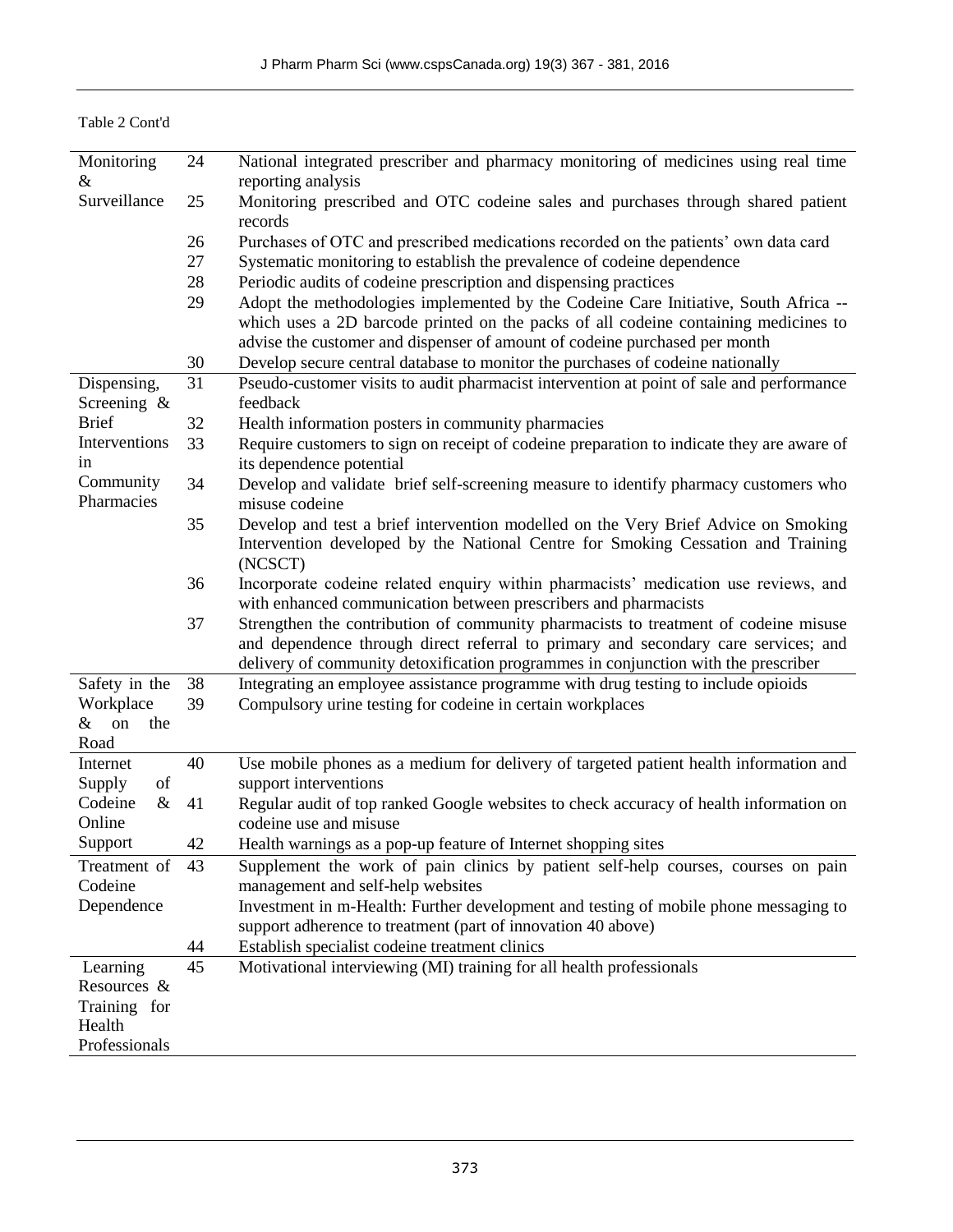#### *Manufacture*

Some key informants believed that combination products (e.g. codeine with paracetamol) should not be manufactured because of risk of liver damage with prolonged use and that it would be safer to sell the drugs as separate items. Others were concerned that single codeine products would result in misuse and risk of tampering. It was further suggested that if these combination products continue to be manufactured, that all such preparations should contain an antidote (e.g. methionine sold with paracetamol). The technology is now also available to bar code tablets within a blister pack which would enable the supply of tablets containing codeine to be identified in cases of people who have taken an overdose and where empty packs are available. Since the warning on the pack or on information sheets in packs of codeine states that the medication should not be taken for more than 3 days, it was also proposed that smaller packs at a high retail price be produced which contain only 3 days' supply. Key informants suggested development of a bright logo stamped on boxes of codeine products which indicates to consumers the risk of addiction. In addition tablets containing codeine could be manufactured in a specific colour (black or other unattractive colour).

#### *Product Information and Public Education*

The potential deterrent effect of having additional health warnings with greater visibility on the outside of codeine packages was suggested. Suggestions included; '*This medicine contains codeine'* to more specific warnings such as, '*Not to be taken by children, pregnant women or breastfeeding mothers'*. Some remarked that although many countries now have advertising restrictions on codeine containing products, the trade names of some of these products are attractive to customers because they infer a superior product for example, '*Nurofen® Plus'*. To counteract this, it was suggested that the trade name be given less prominence. Several remarked that a major challenge was attracting codeine misusers and individuals dependent on codeine into treatment because they do not identify themselves as addicts. This highlights the importance of public health campaigns which indicate that anyone can (inadvertently) become addicted to codeine.

#### *Responsible Prescribing*

It was suggested that emerging evidence states that codeine is of little value for chronic pain and that codeine preparations should become a prescription only medication (POM). However, there was not widespread consensus on this issue. A Cochrane Systematic review to investigate the efficacy of pain medicines available OTC in the UK for acute pain (32) should provide guidance on selfmedication for acute pain, as well as responsible prescribing decisions. In 2015, The British Pain Society and Medical Royal Colleges released an opioid prescribing resource (33) and this innovation is aimed at increasing knowledge about all facets of prescribing both weak and strong opioids. Several key informants recommended that a full assessment be undertaken by physicians managing chronic pain and that this should include a focus on the biopsycho-social issues that might precipitate or support dependence on codeine.

There was widespread agreement on the merits of the need to highlight abuse risk of codeine in prescribing manuals and in prescribing decision computer software. Key informants also noted that prescriptions are often repeated automatically which can perpetuate codeine misuse as prescription renewals often pass unnoticed. One suggestion was that prescribers should be required to hand write repeat prescriptions, rather than simply sign them off. All patients in receipt of prescribed codeine products should be required to register with a community pharmacy and that the prescription is sent to the nominated pharmacy by fax/email. This would enable a second check on repeat prescriptions by the pharmacist. Given the potential risk for codeine dependence within a short time frame, all prescriptions for codeine preparations should ideally be for a maximum of one-week. One participant suggested that prescribers who are addiction specialists should only have prescribing authority to prescribe codeine containing medicines.

It was suggested that doctors and other health professionals rarely consider the possibility of overdose of other drugs within combination codeine preparations. Being alert to this possibility could avoid undetected problems and patient delays in seeking help for potentially serious conditions. The use of opioid agreements establish a written contract between prescriber and patients and highlight to patients the risks involved in taking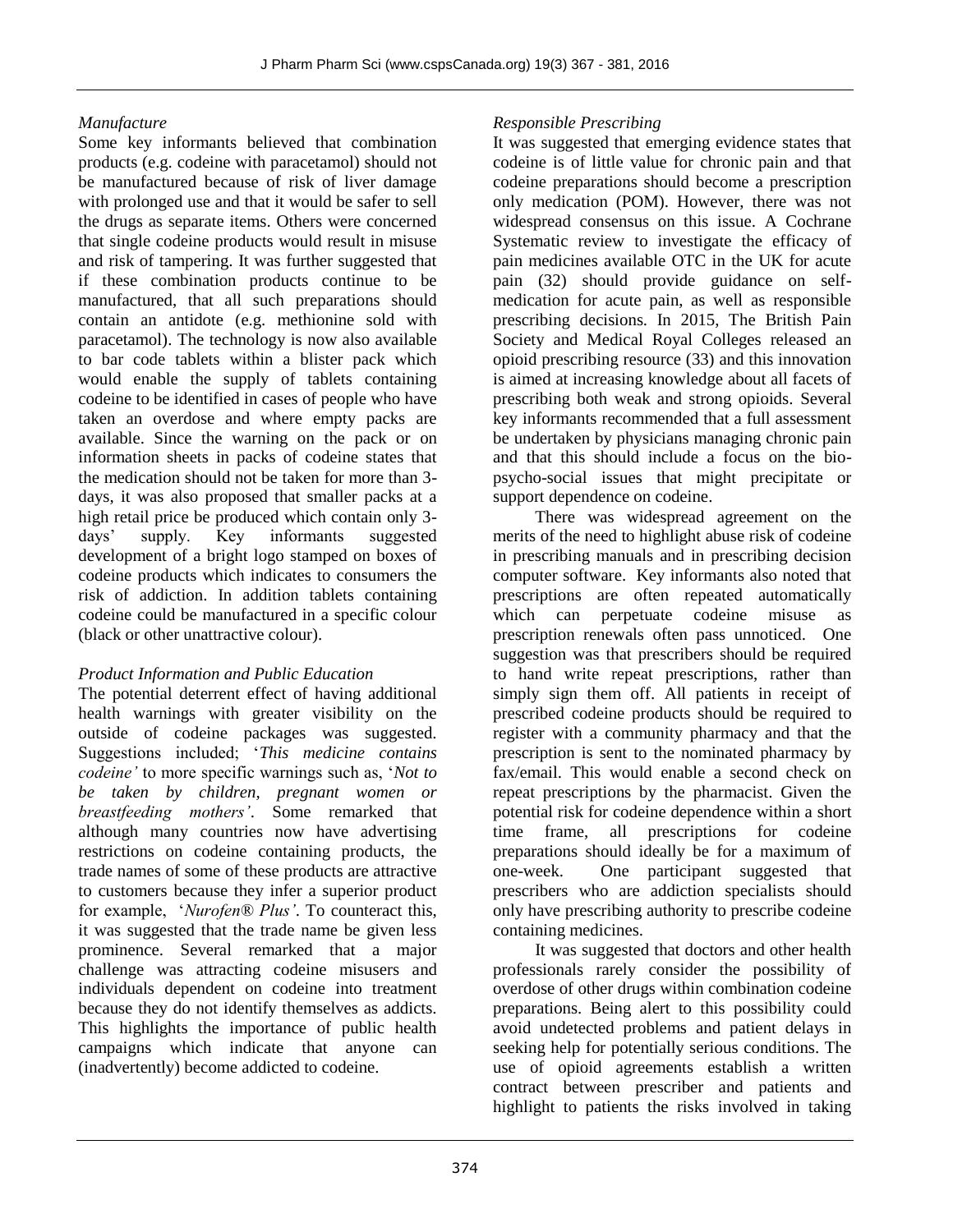codeine. It was also noted that the origins of codeine dependence for a substantial proportion of people is on discharge from pain clinics and hospital. Thus, one suggestion was that patients discharged from pain clinics should be discharged on non-opioid containing pain medications. Furthermore, there is currently no widely accepted '*gold standard'* test for assessing opioid dependence and no risk tools for identification of codeine risk and dependence, and therefore, another innovation identified is to develop and test an instrument for screening in practice. Additionally, prescribers and pain and addiction specialists may benefit from further specialised training in assessing and managing coexisting addiction and chronic non-malignant pain.

# *Monitoring and Surveillance*

Electronic patient records which are shared across prescribers and similar systems across community pharmacists, have the potential to provide real time reporting and to deter patterns of misuse through compulsory centralised recording of the name and address of persons that codeine products are issued to. Identity cards can additionally act as deterrence for the purchase of OTC and POM, and could include a chip to produce a personal record of purchases of medicines with the potential for dependence, such as codeine. This could also be built into national health insurance cards where such cards exist. Production of the card at point of purchase of prescription would enable the community pharmacist, the GP or non-medical prescriber to check previous purchases of codeine or other dependence forming medication. An alternative would be for patients/customers to provide their social security/national insurance number.

While development and implementation of a real-time monitoring/reporting scheme using patients' own identity cards (or similar) could raise civil liberties issues and also some technology barriers, several of our key informants thought it would be feasible. The distribution of codeine should be tracked and prescribing practices audited to identify outliers who dispense larger quantities of codeine preparations. Audits could also identify patients whose pain has not been reviewed, those who have been on repeat prescriptions for a long period as well as markers for potential drug misuse, such as frequently losing prescriptions. The

Codeine Care Project launched in South Africa is an ambitious attempt at real-time monitoring of codeine OTC sales in community pharmacies. The initiative uses a barcode printed on the packs of all codeine containing medicines and a very secure central database to monitor the national purchase of these medicines.

#### *Dispensing, Screening and Brief Interventions in Community Pharmacies*

Community pharmacies were identified as a good setting for public health posters inviting people to approach the pharmacist if they, or someone they know, might have a problem with painkillers. Pharmacy customers who buy a codeine containing medicine should be required to sign that they have received such a product. Key informants also pointed to the difficulty of identifying people who may be misusing or dependent on codeine. It was further suggested that a self-screening leaflet could be given to all purchasers of codeine related products to identify those with a codeine misuse problem inviting them to speak to the pharmacist.

Key informants suggested that a measure similar to the Alcohol Use Disorders Identification Test (AUDIT) (34) the Drug Abuse Screening Test (DAST) (35) or the Very Brief Advice on Smoking Intervention (36) could be administered to all customers who purchase or are prescribed a codeine combination preparation. If the customer scores above a certain level the pharmacist would give him/her a phone number to ring or, with the customer's agreement, make an appointment for them with a specialist practice nurse or other health professional.

Community pharmacists in some countries currently offer all customers a medication use review (MUR) and in the UK this is a free universal service. It was suggested that codeine use, and painkiller use more generally, should be incorporated into MURs as a matter of routine. Key informants highlighted how the direct referral of patients to general practitioners or secondary services would result in a more integrated service for misusers of OTC codeine containing medicines. A good relationship with the community pharmacist with intervention in the event of suspected problem use is seen as a trigger for help seeking behaviour. Key informants also spoke of the potential for community pharmacists to deliver structured detox treatment programmes for codeine misusers.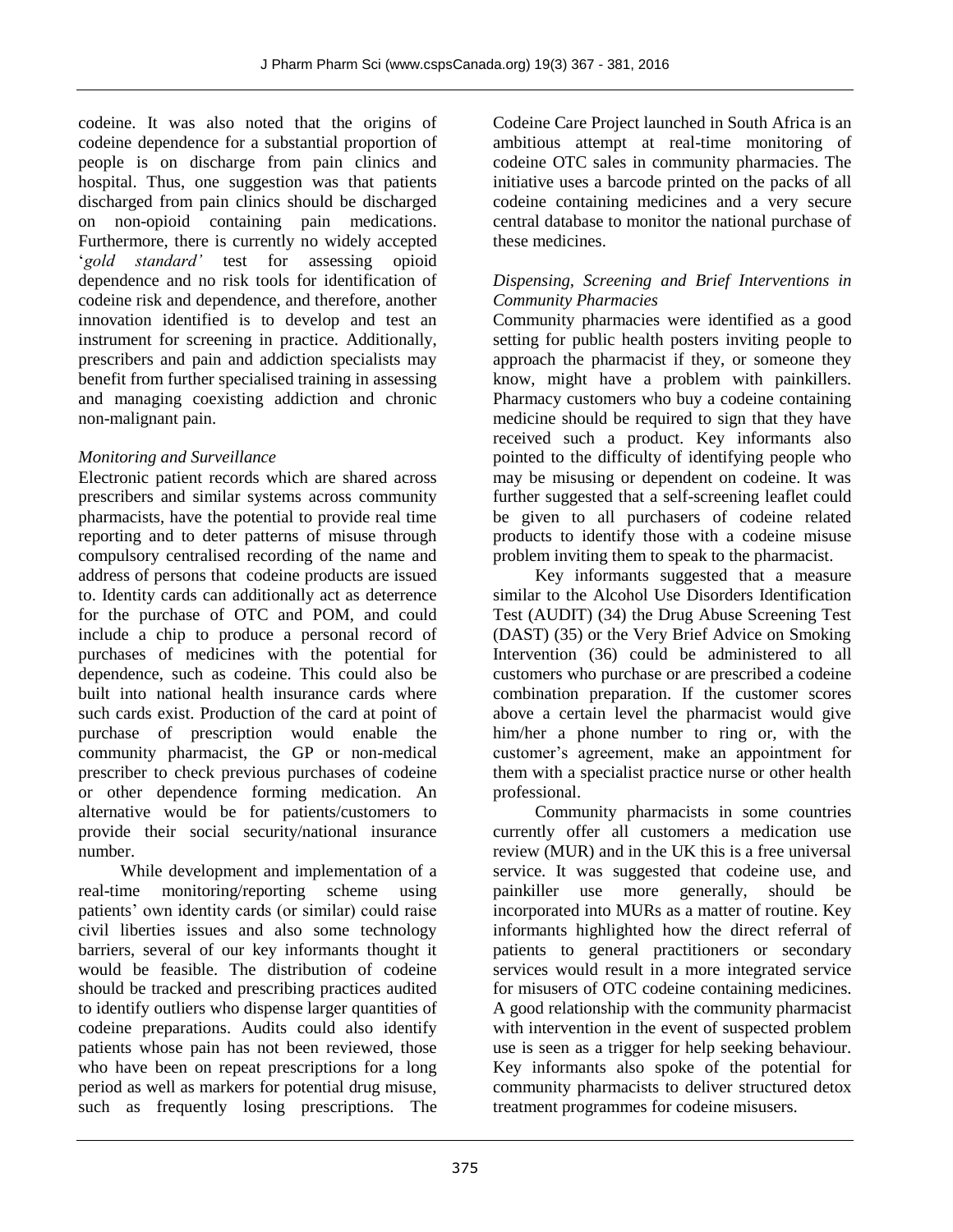# *Safety in the Workplace and on the Road*

A policy of mandatory drug testing to include screening for OTC codeine in the workplace was identified as having the potential to identify potential misusers of codeine. However, we are aware that having a prescription for codeine may legitimate positive urine screening results, but may not necessarily highlight misuse or abuse of the drug. Mandatory drug testing in the workplace may not be acceptable in all settings; but building on the success of employee assistance programmes in the US, these could also be developed to include identification, assessment, support and referral of workers who are misusing OTC and prescribed codeine products. Police may also conduct drug tests on motorists they suspect of driving under the influence of codeine. However, there are technical problems in roadside testing because while the test used for morphine will pick up codeine, codeine can remain in the system for two days.

# *Internet Supply of Codeine and Online Support*

Purchasing trends have diversified to include online pharmacies and this is likely to increase over time, but questions remain about consumer informed decision making of the risks of using online pharmacies. Key informants pointed to the need for doctors to question patients around their use of the Internet for medical information, particularly in the case of pain, and sourcing of medicines. Patient education in partnership with health professionals via medical web-links are a promising development. One innovation that was proposed to curb problems associated with the internet supply of codeine products was for a regulatory or other agency to conduct regular audits of top ranked Google websites to check accuracy of health information on codeine use and misuse. This could confirm that accurate health information about the risks of codeine appear high up on a Google search. It was further proposed that on-line shopping sites be asked to introduce a '*health warning'* pop-up and e-health screening in response to searches to purchase codeine containing preparations.

Consumer health technologies which facilitate management of information in computerised systems can also strengthen personal healthcare management. Several informants believed that mobile phone technology has the potential to support patients in treatment through text messaging and help to integrate addiction treatment into primary care, by enhancing the referral and treatment processes. A series of Cochrane reviews (37-38) highlight the potential of mobile phone messaging as a medium for delivering interventions to facilitate selfmanagement of long term illness and for preventive healthcare. Many respondents believed that M (mobile)-Health had great potential for use in tapering programmes for codeine dependence within integrated primary care and community pharmacy settings. Similarly the Internet offers the potential to engage with and support codeine dependents.

# *Treatment of Codeine Dependence*

There is a need to develop standardised criteria to determine client codeine dependence as well as referral and treatment pathways for OTC codeine dependence. However, the main challenge centres on attracting codeine misusers into treatment, because they do not identify themselves as addicts or believe they have the susceptibility to become an addict. Specific services could be developed for codeine addiction, along with public health campaigns which highlight that anyone can become addicted to codeine. One informant specifically raised the need for specialist residential detoxification facilities for codeine dependence with existing treatment centres. In addition to opiate agonist treatment modalities, key informants commented on the importance of psychosocial adjustment to prevent relapse following successful physical treatments for codeine withdrawal. Amato et al's Cochrane review (39) included five psychosocial treatments (three forms of structured counselling, behaviour therapy and family therapy) which can potentially be used in adjunct therapy for codeine dependence. These were found to have a positive impact compared to pharmacological treatments alone, particularly in increasing abstinence from opiates at follow up. Other more novel psychological therapies have also been proposed as having an important role to play, for example, a Mindfulness Oriented Recovery Programme (40) was able to reduce patients' cravings for opioid drugs and could be considered as part of a holistic treatment for codeine dependence.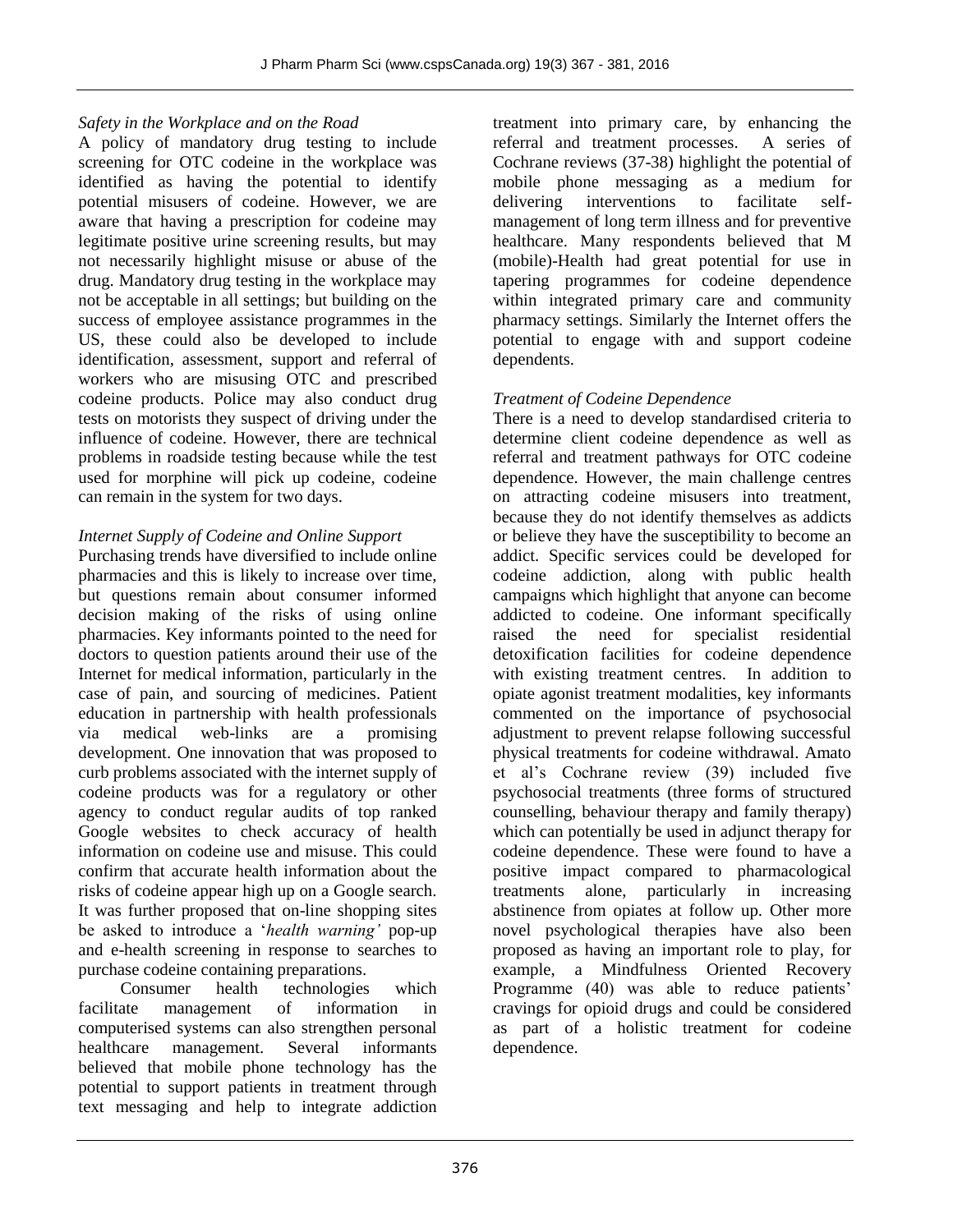# *Learning Resources and Training for Health Professionals*

The importance of trainee community pharmacists and other health professionals having high standards of supervised patient experience and dedicated addiction training as part of their education was highlighted. This could occur through co-location of academic departments in practice settings to minimise the theory-practice gap and maximise opportunities for trainees to apply theory to practice situations and improve their patient interaction skills. Motivational interviewing is now well established as an evidence-based patient-centred, semi-directive method for enhancing intrinsic motivation to change by exploring and resolving ambivalence. A Cochrane review of the effectiveness of motivational interviewing for substance abuse also provides some evidence to support this intervention with this distinct group of users (41).

# **DISCUSSION**

To our knowledge, this is a first attempt to go beyond identified best practices in addressing and managing the challenges encountered by codeine use, misuse and dependence, and to identify innovations that can potentially reduce the risk of codeine misuse and dependence. The innovations identified are likely to vary in relation to their potential endorsement by regulatory authorities, pharmaceutical manufacturers, health and community pharmacy practitioners, general public, and the degree to which they might restrict the availability of codeine for therapeutic use. In some instances these best practices are in place for stronger opioids, and warrant consideration for codeine. Given the challenges in ensuring availability of codeine containing medicines for legitimate therapeutic use, whilst minimising misuse, dependence and related health harms these innovations do warrant further consideration and inclusion in current regulatory and policy debate. Limitations in our approach centre on this first attempt in simply identifying routes for innovation. We recommend further research using Delphi strategies to underpin expert opinion globally in terms of impact and challenges to implementation.

To date, attempts to address codeine misuse and dependence have primarily centred on practices that relate to manufacturing, responsible

prescribing, dispensing, monitoring and surveillance, education and psychosocial interventions (3,6,7). While such practices, for example, '*real time monitoring'* (The Codeine Care Project) are an important deterrent for misuse and dependence (7, 42-43), they are not solely sufficient. Recent data suggests that individuals who continue to misuse or are dependent on codeine containing medicines intentionally bypass *'real time monitoring'* practices and engage communication strategies centred on manipulation and deceitfulness either when negotiating scripts from their doctor or purchasing their medicines. Managing such behaviours require further advanced communications training for medical and pharmacy practitioners, particularly in the area of interpersonal communication strategies with a specific focus on motivational interviewing and brief interventions (44, 45).

Internet supply of medicines, including codeine containing medicines without prescription is a major societal issue (46, 47) with greater access to online information and improved product awareness required. Online interventions targeting alcohol use have shown promising results (48) with Web based social norms interventions also demonstrating effectiveness in reducing alcohol use and promoting smoking cessation (49). Codeine specific services and low threshold substitution treatments and support (51-52) coupled with innovative mechanisms in E & M -Health in treatment and recovery supports for individuals dependent on codeine has potential (53). For instance, the use of mobile phones as a medium for delivery of targeted patient health information and support interventions (38), regular audits of top ranked Google websites to check accuracy of health information on codeine use and misuse and health warnings as a pop-up feature of Internet shopping sites are potential areas for innovation.

There are mixed views with regards the merits or otherwise of retaining codeine in OTC available preparations (6). Jurisdictions with OTC availability of codeine containing products should consider all best practices and innovations prior to up-scheduling. POM availability is not without its problems in terms of both over-prescribing and reducing access to a wide range of people who legitimately use codeine in favour of a minority who are codeine/opioid dependent (5, 54, 55). These issues require responsible and meaningful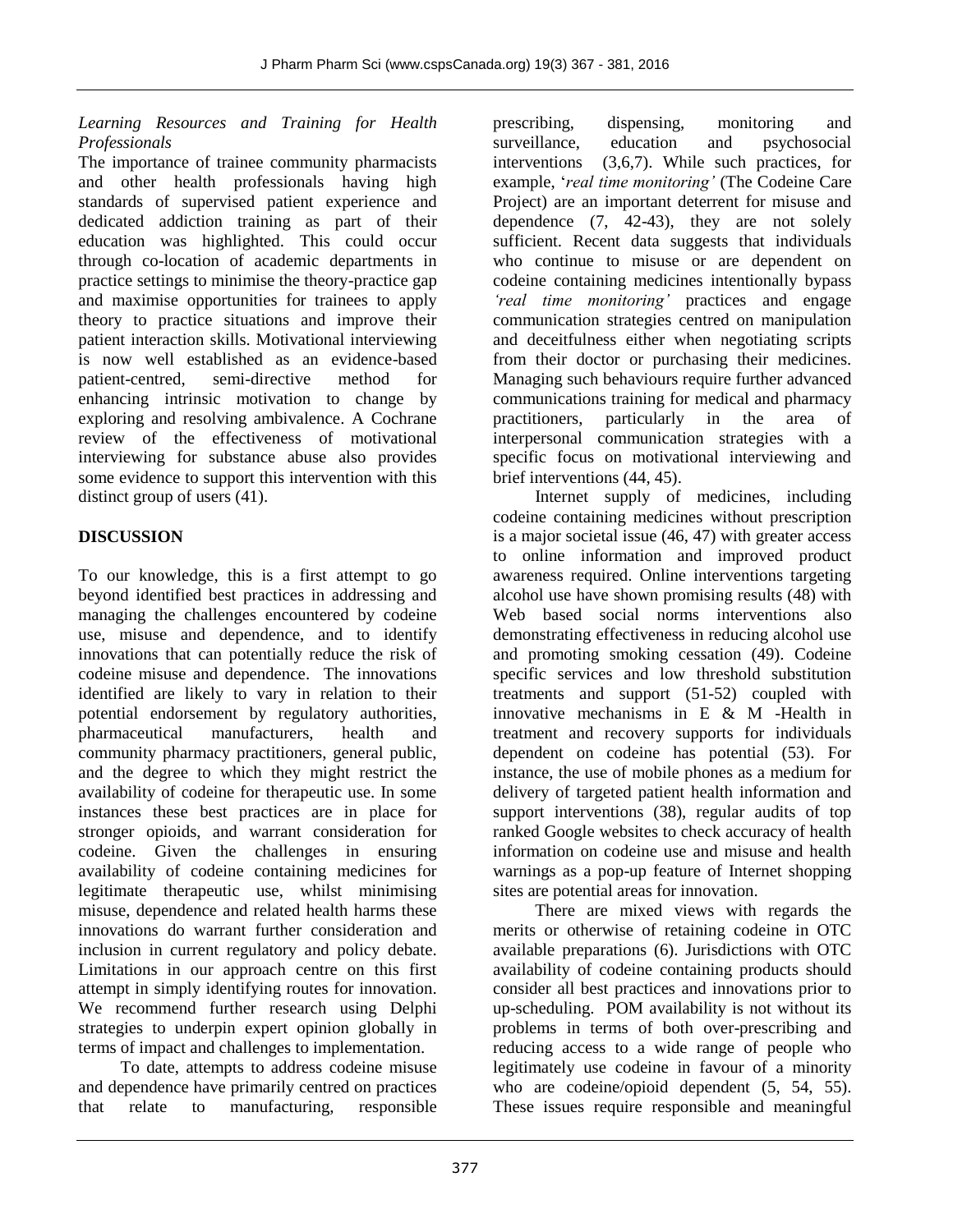consideration by all stakeholders. In terms of the more problematic drug users, pharmaceutical drug formulation technologies are continuously developing in order to create disincentives to reduce the incidence of product tampering and abuse (56- 60). For example, physical and chemical barrier approaches for developing abuse-deterrent drugs can reduce risk of tampering with opioids (56). Potential development and manufacturing of abusedeterrent formulations and novel product designs with regards to codeine containing medicines is recommended, particularly with regards to illicit and prescription opioid dependents abusing codeine containing medicines. Abuse deterrent approaches may deter cold water extraction of codeine from combination products. However, given that the majority of individuals who misuse and are dependent on codeine containing medicines originate from those with legitimate therapeutic need, efforts should focus more on the monitoring of compliance, patient awareness raising, management of iatrogenic dependence and support in the event of problematic use arising. Codeine misusers and those dependent do require intensive psycho-social interventions to support opiate agonist treatment, and do warrant consideration as a distinct patient group [51].

# **CONCLUSION**

Codeine misuse and dependence remains a public health issue and is widely debated at both policy and clinical levels. This paper contributes to such debates around availability, compliance and reduction of harm, and offers policymakers and practitioners' potential innovative ways forward. The challenge of ensuring continued availability of codeine containing medicines for legitimate therapeutic use whilst preventing misuse and related health harms warrants significant consideration. Most promising innovative potential lies across the products' retail lifecycle from manufacture to prescriber and community pharmacy practitioner. While many specific innovations are identified, further expert consensus building approaches, and research on the applied nature of such innovative practices is required.

# **FUNDING ACKNOWLEDGMENTS**

We acknowledge the funding received by the

Codemisused Project from the European Community's Seventh Framework Programme *FP7/2007-2013* under grant agreement number 611736.

# **REFERENCES**

- 1. International Narcotics Control Board. Narcotic drugs estimated world requirements for 2012. Vienna: INCB, 2012.
- 2. Foley M, Harris R, Rich E, Rapca A, McGuinness P, Bergin M, Norman I. and Van Hout, M.C. The availability of over the counter codeine medicines across the European Union. Public Health. 2015; 129(11):1465-70.
- 3. Nielsen S, Van Hout MC. Over-the-Counter Codeine—from Therapeutic Use to Dependence, and the Grey Areas in Between. in 'The Misuse of Licit and Illicit Drugs in Psychopharmacology'. Bart Ellenbroek, Mark Geyer and Charles Marsden (Eds) . Current Topics in Behavioral Neuroscience. Berlin: Springer Link, 2015.
- 4. Casati A, Sedefov R, Pfeiffer-Gerschel, T. (2012). Misuse of medicines in the European Union: A systematic review of the literature. Eur Addict Res, 2012; 18: 228–245.
- 5. Van Hout M.C, Bergin M, Foley M, Rich E, Rapca A, Harris R, Norman I. *A Scoping Review of Codeine Use, Misuse and Dependence, Final Report.* CODEMISUSED Project. Brussels: European Commission 7th Framework Programme, EU; 2014. Available at [www.codemisused.org](http://www.codemisused.org/) Accessed July  $19<sup>th</sup> 2015$ .
- 6. Van Hout, M.C, Norman, I. Over the Counter Codeine Misuse: recommendations for detection and reduction of risk in community pharmacies[. Int J](http://www.ncbi.nlm.nih.gov/pubmed/26454626)  [Drug Policy,](http://www.ncbi.nlm.nih.gov/pubmed/26454626) 2016; 27:17-22.
- 7. Van Hout, M.C. Doctor Shopping and Pharmacy Hopping: Practice Innovations relating to Codeine. Drug and Alcohol Today*,* 2014, 14 (4): 219-234.
- 8. Babalonis S, Lofwall MR, Nuzzo PA, Siegel AJ, Walsh SL Abuse liability and reinforcing efficacy of oral tramadol in humans. Drug Alcohol Depend 2013; 129(1–2):116–124.
- 9. Nielsen S, Murnion B, Dunlop A, Degenhardt L, Demirkol A, Muhleisen P, Litzeris N. Comparing treatment-seeking codeine users and strong opioid users: findings from a novel case series. Drug Alcohol Rev, 2015; 34(3):304–11.
- 10. Nielsen S, Cameron J, Pahoki S. Over the counter codeine dependence. Melbourne: Turning Point Alcohol and Drug Centre, 2010.
- 11. Reed K, Bond A, Witton J, Cornish R, Hickman M, Strang J. The changing use of prescribed benzodiazepines and z-drugs and of over-the-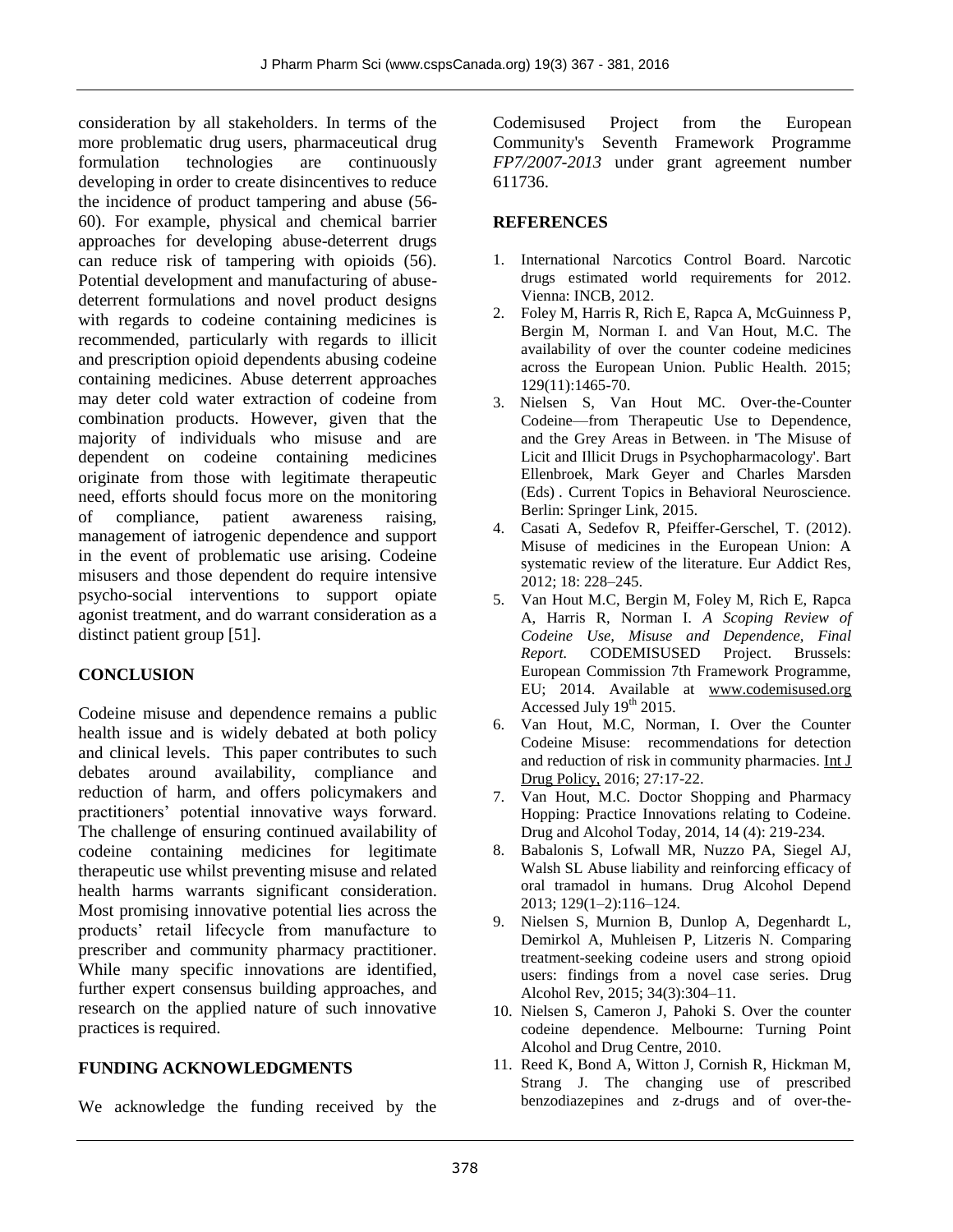counter codeine-containing products in England: a structured review of published English and international evidence and available data to inform consideration of the extent of dependence and harm. London: National Addiction Centre, King's College London, and School of Social and Community Medicine, University of Bristol, 2011.

- 12. Nielsen S, Roxburgh A, Bruno R, Lintzeris N, Jefferson A, Degenhardt L. Changes in non-opioid substitution treatment episodes for pharmaceutical opioids and heroin from 2002 to 2011. Drug Alcohol Depend, 2015; 149: 212-9.
- 13. Dada, S., Burnhams, N., Van Hout, M.C. Parry, C. Codeine misuse and dependence in South Africa – learning from substance abuse treatment admissions? South African Med J. 2015; 105(9): 776-779.
- 14. Parry, C., DeLuca, P., Cooper, R. Van Hout, M.C. (2015). Should governments be more worried about the codeine misuse and dependence? Addiction. Early Online.
- 15. Bergin, M., Norman, I, Foley, M., Harris, R., Rapca, A., Rich, E. Van Hout, M.C. Practice implications and recommendations for managing codeine misuse and dependence. Acta Pharmacologica. 2015; 65: 351–364.
- 16 National Treatment Agency for the Misuse of Substances. Addiction to Medicine. London: National Health Service, 2011.
- 17. Van Hout MC. Kitchen chemistry: A scoping review of the diversionary use of pharmaceuticals for nonmedicinal use and home production of drug solutions. Drug Test Anal. 2014; 6: 778-787.
- 18. Cone EJ. Ephemeral profiles of prescription drug and formulation tampering: Evolving pseudoscience on the Internet. Drug Alcohol Depend. 2006; 83; 1(0): S31-S39.
- 19. Medicines and Healthcare products Regulatory Agency. MHRA Public Assessment Report. Overthe-counter painkillers containing codeine or dihydrocodeine. 2009. Available at [http://www.mhra.gov.uk/Safetyinformation/DrugSaf](http://www.mhra.gov.uk/Safetyinformation/DrugSafetyUpdate/CON296400.%20Accessed%20July%2019th%202015) [etyUpdate/CON296400. Accessed July 19th 2015.](http://www.mhra.gov.uk/Safetyinformation/DrugSafetyUpdate/CON296400.%20Accessed%20July%2019th%202015)
- 20. Kahan M, Srivastava A, Wilson L, Gourlay D, Midmer D. Misuse of and dependence on opioids Study of chronic pain patients. Can Fam Physician. 2006; 52: 1081-7.
- 21. Lessenger JE, Feinberg SD. Abuse of prescription and over-the-counter medications. J Am Board Fam Pract. 2008; 21(1): 45–54.
- 22. Fleming MF, Davis J, Passik SD. Reported lifetime aberrant drug-taking behaviors are predictive of current substance use and mental health problems in primary care patients. Pain Medicine*.* 2008; 9(8):1098–1106.
- 23. Savage SR. Long-term opioid therapy: assessment

of consequences and risks. J Pain Symptom Manage*.*  1996; 11: 274–86.

- 24. UNODC. The non medicinal use of prescription drugs. Vienna, United Nations, 2011. Available at [www.unodc.org/.../drug...and.../nonmedical-use](http://www.unodc.org/.../drug...and.../nonmedical-use-prescription-drugs.pdf)[prescription-drugs.pdf](http://www.unodc.org/.../drug...and.../nonmedical-use-prescription-drugs.pdf). Accessed July 19<sup>th</sup> 2015.
- 25. Le Roux K. Marketing of CPS. Pharmaceutical Practitioner. *SAPJ.,* 2013; 80(5): 43-47.
- 26. Shand FL, Campbell G, Hall W, Lintzeris N, Cohen M, Degenhardt L. Real-time monitoring of Schedule 8 medicines in Australia: evaluation is essential. Med J Aust. 2013; 198(2): 80-81.
- 27. Tobin C, Dobbin M, McAvoy B. Regulatory responses to over-the-counter codeine analgesic misuse in Australia, New Zealand and the United Kingdom*.* Aust N Z J Public Health*.* 2013; 37(5): 483-488.
- 28. Fernandez MMR, Wille SMR, di Fazio VMD. [Kummer N,](http://www.ncbi.nlm.nih.gov/pubmed/?term=Kummer%20N%5BAuthor%5D&cauthor=true&cauthor_uid=25627407) [Hill V,](http://www.ncbi.nlm.nih.gov/pubmed/?term=Hill%20V%5BAuthor%5D&cauthor=true&cauthor_uid=25627407) [Samyn N.](http://www.ncbi.nlm.nih.gov/pubmed/?term=Samyn%20N%5BAuthor%5D&cauthor=true&cauthor_uid=25627407) Detection of benzodiazepines and z-drugs in hair using an UHPLC-MS/MS validated method: application to workplace drug testing. *[Ther Drug Monit.](http://www.ncbi.nlm.nih.gov/pubmed/25627407)* 2015; 37(5):600-8.
- 29. McHugh RK, Hearon BA, Otto MW. Cognitivebehavioural therapy for substance use disorders. Psychiatr Clin North Am. 2010; 33 (3): 511-525.
- 30. Nielsen S, Bruno R, Carruthers S, Fischer J, Lintzeris N, Stoove M. Investigation of pharmaceutical misuse amongst drug treatment clients. Melbourne, Australia: Turning Point Alcohol and Drug Centre, 2008. Available at [https://www.burnet.edu.au/system/publication/file/3](https://www.burnet.edu.au/system/publication/file/3364/2008_Investigation_of_pharmaceutical_misuse_amongst_drug_treatment_clients.pdf) [364/2008\\_Investigation\\_of\\_pharmaceutical\\_misuse\\_](https://www.burnet.edu.au/system/publication/file/3364/2008_Investigation_of_pharmaceutical_misuse_amongst_drug_treatment_clients.pdf) amongst drug treatment clients.pdf. Retrieved September  $22<sup>nd</sup>$  2013.
- 31 Frantsve LM, Kerns RD. Patient-provider interactions in the management of chronic pain: Current findings within the context of shared medical decision making. Pain Medicine*.* 2007; 8(1): 25–35.
- 32. Moore RA, Wiffen PJ, Derry S, Roy YM, Tyrrell L, Derry CJ. Non-prescription (OTC) oral analgesics for acute pain- an overview of Cochrane reviews (Protocol). Cochrane Database of Systematic Reviews. 2013; 10: CD010794. DOI: 10.1002/14651858.CD010794.
- 33. Faculty of Pain Management. Opioids Aware: A resource for patients and healthcare professionals to support prescribing of opioid medicines for pain. London: Royal College of Anaesthetists, 2016. Accessed from [http://www.fpm.ac.uk/faculty-of](http://www.fpm.ac.uk/faculty-of-pain-medicine/opioids-aware)[pain-medicine/opioids-aware](http://www.fpm.ac.uk/faculty-of-pain-medicine/opioids-aware)
- 34. Babor TF, Higgins-Biddle JC, Saunders JB, Monteiro MG. The Alcohol Use Disorders Identification Test, Guidelines for Use in Primary Care. Second Edition, Department of Mental Health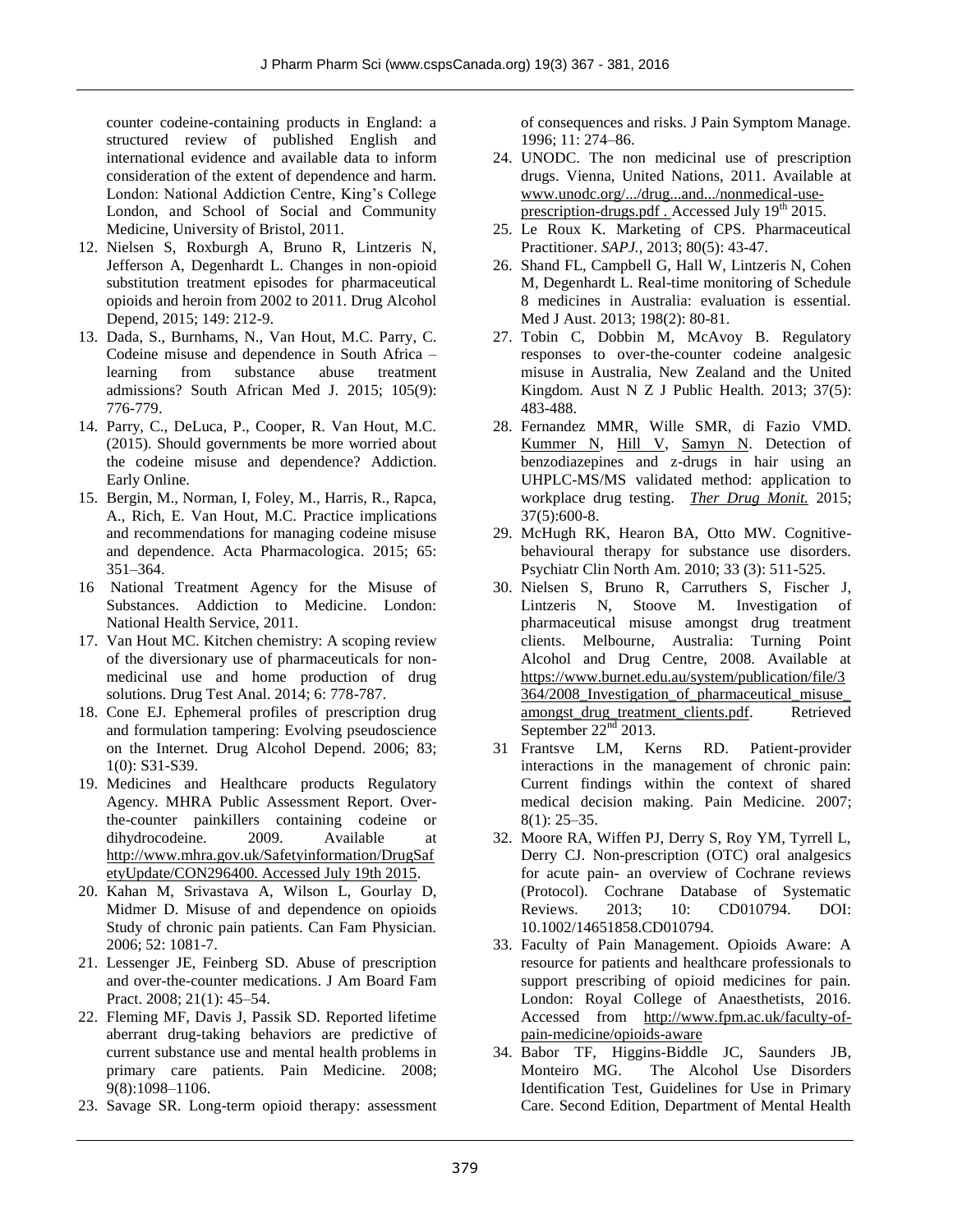and Substance Dependence, World Health Organization, CH-1211 Geneva 27, Switzerland: World Health Organization, 2001. Available at [http://apps.who.int/iris/bitstream/10665/67205/1/W](http://apps.who.int/iris/bitstream/10665/67205/1/WHO_MSD_MSB_01.6a.pdf.%20Retrieved%20July%2010th%202015) HO\_MSD\_MSB\_01.6a.pdf. Retrieved July  $10^{th}$ [2015.](http://apps.who.int/iris/bitstream/10665/67205/1/WHO_MSD_MSB_01.6a.pdf.%20Retrieved%20July%2010th%202015) 

- 35. Skinner HA. The Drug Abuse Screening Test. Addict Behav*.* 1982; 7:363-71.
- 36. Aveyard P, Begh, R, Parsons A, West R. Brief opportunistic smoking cessation interventions: a systematic review and meta-analysis to compare advice to quit and offer of assistance. Addiction. 2012; 107(6):1066-73.
- 37. de Jongh T, Gurol-Urganci I, Vodopivec-Jamsek V, Car J, Atun R. Mobile phone messaging for facilitating self-management of long-term illnesses*.*  Cochrane Database of Systematic Reviews*.* 2012; 12: CD007459.
- 38. Vodopivec-Jamsek V, de Jongh T, Gurol-Urganci I, Atun R, Car J. Mobile phone messaging for preventive health care. Cochrane Database of Systematic Reviews. 2012; 12: CD007457.
- 39. Amato L, Minozzi S, Davoli M, Vecchi S. Psychosocial and pharmacological treatments versus pharmacological treatments for opioid detoxification. Cochrane Database of Systematic Reviews. 2011; 9: CD005031.
- 40. Garland E, Froeliger B, Howard M. Neurophysiological evidence for remediation of reward processing deficits in chronic pain and opioid misuse following treatment with Mindfulness-Oriented Recovery Enhancement: exploratory ERP findings from a pilot RCT. [J Behav](http://www.ncbi.nlm.nih.gov/pubmed?term=Garland%5Bauthor%5D+AND+Neurophysiological+evidence+for+remediation+of+reward+processing+deficits+in+chronic+pain+and+opioid+misuse+following+treatment+with+Mindfulness-Oriented+Recovery+Enhancement%3A+exploratory+ERP+findings+from+a+pilot+RCT&TransSchema=title&cmd=detailssearch)  [Med.](http://www.ncbi.nlm.nih.gov/pubmed?term=Garland%5Bauthor%5D+AND+Neurophysiological+evidence+for+remediation+of+reward+processing+deficits+in+chronic+pain+and+opioid+misuse+following+treatment+with+Mindfulness-Oriented+Recovery+Enhancement%3A+exploratory+ERP+findings+from+a+pilot+RCT&TransSchema=title&cmd=detailssearch) 2015; 38(2): 327-36.
- 41. Smedslund G, Berg RC, Hammerstrøm KT, Steiro A, Leiknes KA, Dahl HM, Karlsen K. Motivational interviewing for substance abuse. Cochrane Database of Systematic Reviews*.* 2011; 5: CD008063
- 42. Nielsen, S., Cameron, J., Pahoki, S. Opportunities and challenges: Over-the-counter codeine supply from the codeine consumer's perspective. [Int J](http://www.ncbi.nlm.nih.gov/pubmed/23419000)  [Pharm Pract, 2013.](http://www.ncbi.nlm.nih.gov/pubmed/23419000) 21(3):161-8
- 43. Hamer AM, Spark MJ, Wood PJ, Roberts E. The upscheduling of combination analgesics containing codeine: the impact on the practice of pharmacists. Res Soc Adm Pharm, 2014 10(4):669–678.
- 44. Van Hout, M. C., Horan, A., Santlal, K., Rich, E. and Bergin, M. 'Codeine is my Companion': Misuse and dependence on codeine containing medicines in Ireland. Irish Journal of Psychological Medicine. Early Online. 2015 doi:10.1017/ipm.2015.60
- 45. Van Hout, M. C., Rich, E., Dada, S. and Bergin, M. Codeine is my Helper: A qualitative study of pharmacy access and codeine misuse in South

Africa. Qualitative Health Research. Early Online. 2015 doi: 10.1177/1049732315613764

- 46. Cooper, R. J. Respectable Addiction a Qualitative Study of Over the Counter Medicine Abuse in the UK. Sheffield, United Kingdom: School of Health and Related Research (ScHARR), University of Sheffield, Sheffield, UK 2011.
- 47. Forman, R. F., Woody, G.E., McLellan, T., & Lynch, K. G. The availability of web sites offering to sell opioid medications without prescriptions The American Journal of Psychiatry, 2006; 163(7), 1233–1238.
- 48. Doumas DM, et al. Evaluation of two web-based alcohol interventions for mandated college students. Journal of Substance Abuse Treatment, 2008 DOI: 10.1016/j.jsat.2008.05.009
- 49. Haug S, Meyer C, Dymalski A, Lippke S & John U. Efficacy of a text messaging (SMS) based smoking cessation intervention for adolescents and young adults: Study protocol of a cluster randomised controlled trail. BMC Public Health 2012; 12: 51 doi:10.1186/1471-2458-12-51
- 50. Nielsen, S., Cameron, J., & Lee, N. Characteristics of a nontreatment-seeking sample of over-thecounter codeine users: Implications for intervention and prevention. [J Opioid Manag.](http://www.ncbi.nlm.nih.gov/pubmed/22165035) 2011;7(5):363-70.
- 51. Van Hout MC, Delargy I, Ryan G, Flanagan S, Gallagher H. Dependence on over the counter (OTC) codeine containing analgesics: treatment and recovery with buprenorphine naloxone. Int J Ment Health Add*.* Early Online. doi:10.1007/s11469-015- 9618-2
- 52. Nielsen S, Bruno R, Murnion B, Dunlop A, Degenhardt L, Demirkol A, Muhleisen P, Lintzeris N. Treating codeine dependence with buprenorphine: Dose requirements and induction outcomes from a retrospective case series in New South Wales, Australia. Drug Alc Review. 2015; Early Online. doi:10.1111/dar.12315
- 53. Vodopivec-Jamsek, V., de Jongh, T., Gurol-Urganci, I., Atun, R., & Car, J. Mobile phone messaging for preventive health care. Cochrane Database of Systematic Reviews, 12. Art. No.: CD007457. 2012; DOI: 10.1002/14651858.CD007457.pub2
- 54. Ling, W., Mooney, L., & Hillhouse, M. Prescription opioid abuse, pain and addiction: Clinical issues and implications. Drug and Alcohol Review, 30(3), 300- 305.55. Maxwell, J. C. (2011). The prescription drug epidemic in the United States: A perfect storm. Drug and Alcohol Review, 2011; 30(3), 264-270.
- 56. Coleman, J., Schuster, C. R., & DuPont, R. L. Reducing the Abuse Potential of Controlled Substances. Pharmaceutical Medicine, 24(1), 21-36.
- 57. Coleman, J. J., Bensinger, P. B., Gold, M. S., Smith, D. E., Bianchi, R. P., & Dupont, R. L. (2005). Can drug design inhibit abuse? Journal of Psychoactive